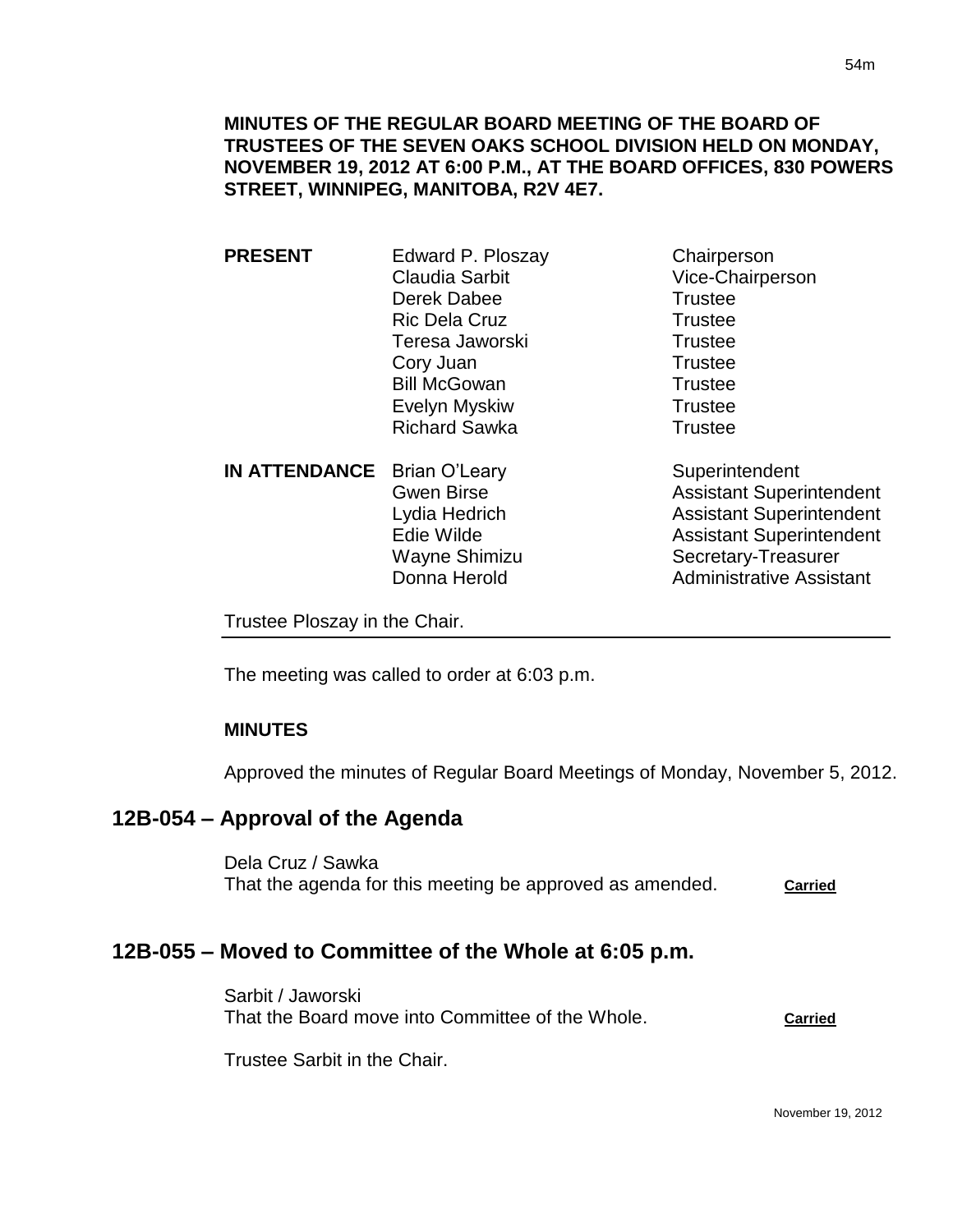## **OFFICERS' REPORT**

- Trustee Sawka reported on developments arising from collective bargaining.
- **Trustee Juan updated the Board on the recent MSBA Regional meeting.**

## **SUPERINTENDENTS' PERSONNEL REPORT**

## **12B-056 – Superintendents' Personnel Report**

Jaworski / McGowan That the Superintendents' Personnel Report be ratified. **Carried** 

## ADMINISTRATIVE APPOINTMENT

Appointed Peter Obendoerfer to the position of Principal, Elwick Community School, effective December 3, 2012.

Appointed Jane Romio to the position of Principal, Edmund Partridge Community School, effective December 3, 2012.

#### TEACHER APPOINTMENT

Appointed Robert Hodgins to a part-time (.50) Limited Teacher-General (Term) contract effective November 14, 2012 to June 28, 2013.

## SUBSTITUTE TEACHER APPOINTMENTS

Appointed the following to Substitute Teacher contracts effective the 2012-2013 school year:

| Anita Cruz              | <b>Glen Palmer</b>  |
|-------------------------|---------------------|
| Sylvia Lourenco         | <b>Kelly Wright</b> |
| <b>Toshio Nishimura</b> |                     |

## CLINICIAN APPOINTMENT

Appointed Ashley Bolt to a full-time (1.00) Limited Teacher-General (Term) contract effective December 10, 2012 to June 28, 2013.

## TEACHER MATERNITY AND PARENTAL LEAVES

Granted maternity and parental leave to:

Lindsay Brodeur, effective January 7, 2013 to January 5, 2014 Becky Walter, effective February 11, 2013 to February 7, 2014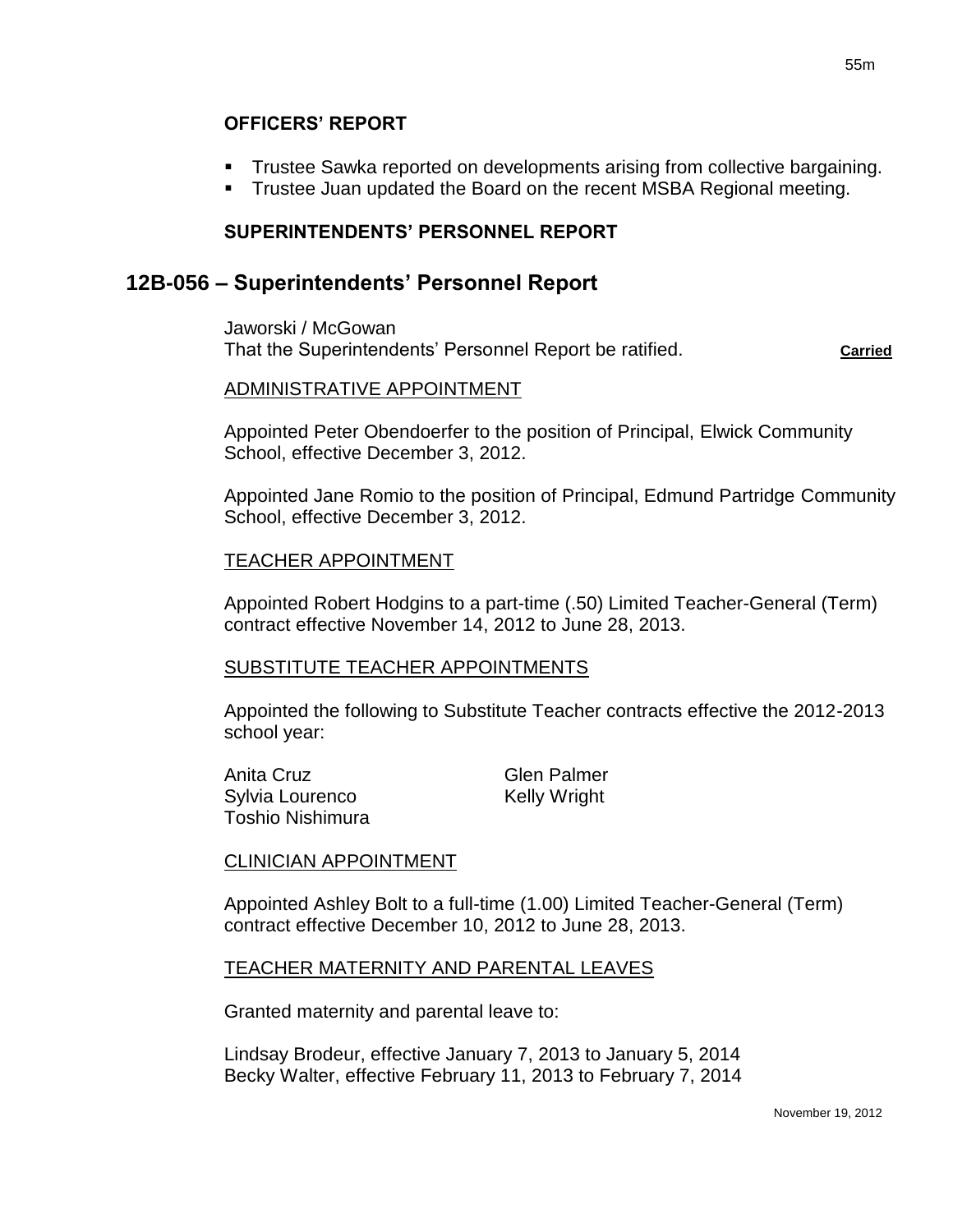## **SUPERINTENDENTS' PERSONNEL REPORT**

Granted parental leave to Kris Halderson effective November 26, 2012 to December 21, 2012.

## CLINICIAN LEAVE OF ABSENCE

Granted Kelly Shipley a full-time (1.00) leave of absence, without pay, effective January 1, 2013 to June 28, 2013.

## EDUCATIONAL ASSISTANT APPOINTMENTS

Appointed the following to full-time (6.5 hours per day) positions:

Jonathan Ellison, effective September 4, 2012 Michelle Munroe, effective October 24, 2012 Ian Quinn, effective November 5, 2012

### INSTRUCTOR APPOINTMENTS – ENGLISH AS AN ADDITIONAL LANGUAGE PROGRAM

Appointed the following to indefinite term instructor positions:

Greg Sametz, effective November 8, 2012 Erna Sullivan, effective November 7, 2012

# **12B-057 – MSBA 2013 Resolution**

#### Juan / McGowan

Approved that the Board submit the following Resolution to the Manitoba School Boards Association for consideration at the Regional Meeting and AGM.

Resolution: That the Manitoba School Boards Association call on the Manitoba Government to review the current system of low incidence (Level II and Level III) special needs funding with a view to eliminating the negative labeling and time consuming application process so that our resources are directed to children in need and schools are better able to work in a constructive partnership with parents. **Carried**

# **12B-058 – Nomination for Premier Award for School Board Innovation**

#### Jaworski / Juan

Approved that the Board nominate Unite to Change and the Division's Sustainable Development Initiatives for the Premier Award for School Board Innovation. **Carried**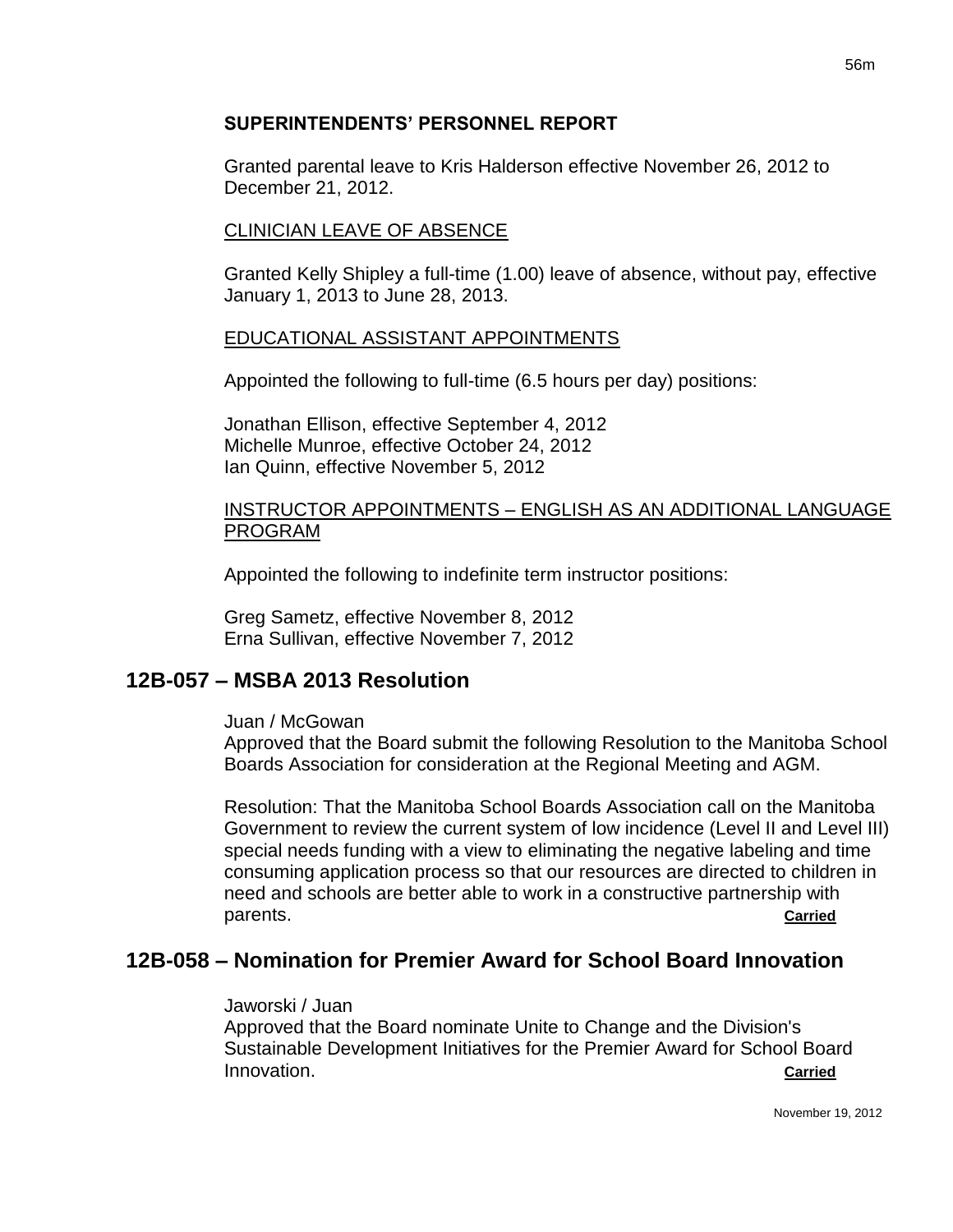# **12B-059 – MSBA Provincial Executive 2013-2014**

#### McGowan / Juan

That the Board endorse the nomination of Trustee Evelyn Myskiw for the position of Director, Region 5 on the Manitoba School Boards Association Provincial Executive 2012-2013. **Carried**

## **SUPERINTENDENTS' REPORT**

The following matters were received as information:

- **MSBA Resolutions still to be submitted.**
- **Throne Speech Focused on Priorities of Families Through Uncertain Times.**
- **Accident Review Committee Report.**
- **MUST Fund applications.**
- Manitoba Schools Insurance 2011-2012 Annual Financial Report and Rebate.

Trustee Ploszay in the Chair

# **12B-060 – SOTA Booth – Divisional Day**

Sarbit / Myskiw

Approved SOTA's request to set up a booth at the Divisional Day on November 26 at the Concert Hall. **Carried**

## **CONSENT AGENDA**

## **12B-061 – Consent Agenda**

Dela Cruz / McGowan That the Consent Agenda be approved. **Carried**

October 2012 Expenditure Listing

That cheques #2130630-#2131079 and #529-#541, US\$ cheques #213022- #213045, direct deposits #20131039-#20131912, and pre-authorized debits #201153-201161 in the amount of \$4,404,348.48 be approved.

Affinity Firestop Consultants Invoice No. 1205-06

That Invoice No. 1205-06 for the Maples Roof Phase 2 project in the amount of \$1,023.75 be paid to Affinity Firestop Consultants.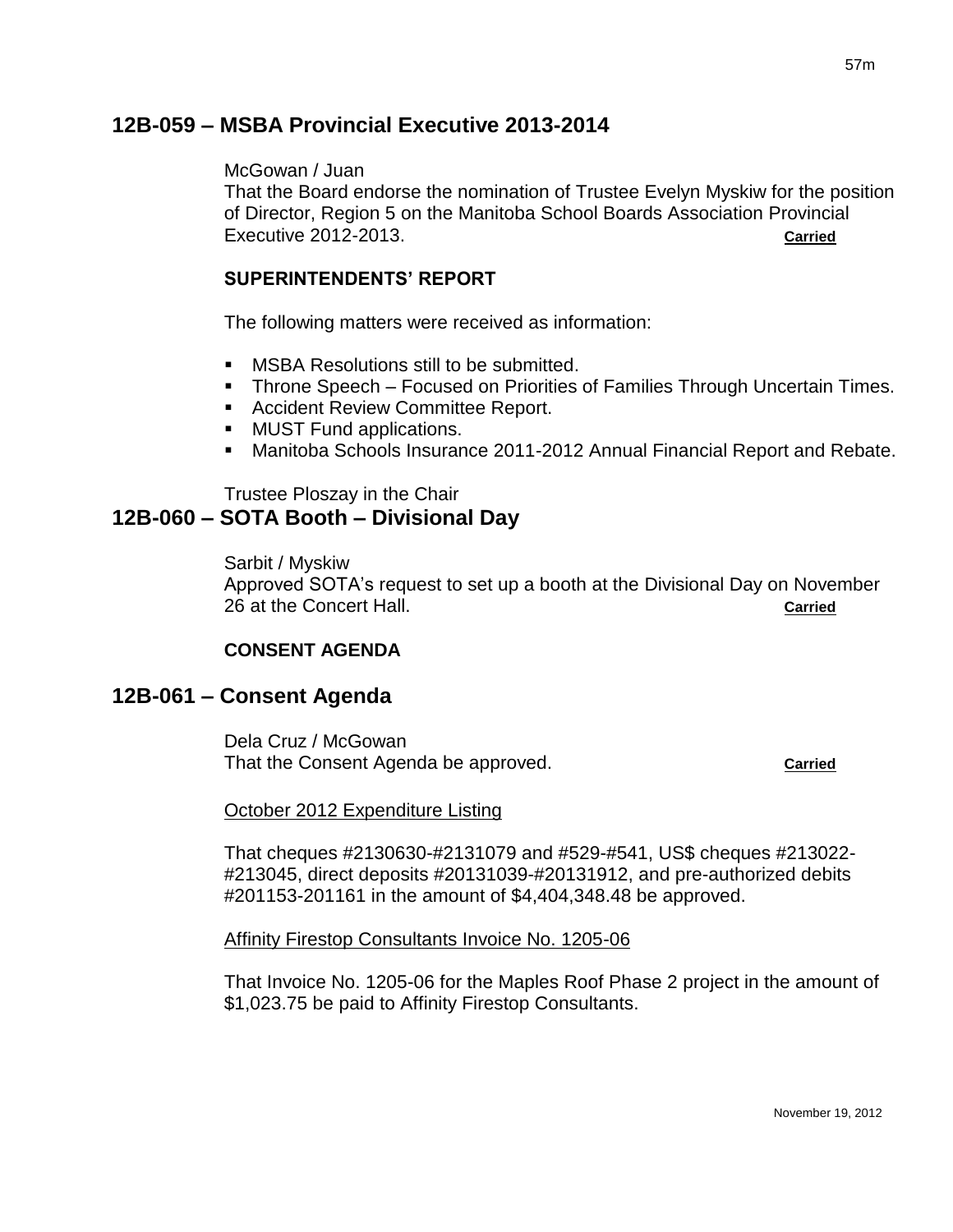## **CONSENT AGENDA**

### Master Roofing Ltd. Certificate of Payment No. 4

That Certificate of Payment No. 4 for the Maples Roof Phase 2 project in the amount of \$146,658.75 be paid to Master Roofing Ltd.

#### Statutory Holdback on Master Roofing Ltd. Certificate of Payment No. 4

That the 7-1/2% Statutory Holdback on Certificate of Payment No. 4 for the Maples Roof Phase 2 project in the amount of \$11,325.00 be paid to the SOSD/Master Roof 447 Maples Roof Phase II account.

#### Prairie Architects Inc. Invoice No. 3953

That Invoice No. 3953 for the Amber Trails School project in the amount of \$300,285.02 be paid to Prairie Architects Inc.

#### Stantec Consulting Invoice No. 700061

That Invoice No. 700061 for the Portables 45, 46, 47 FY12 project in the amount of \$3,826.20 be paid to Stantec Consulting.

#### Tritech Fall Protection Invoice No. 14256

That Invoice No. 14256 for the Maples Roof Phase 2 project in the amount of \$62,874.00 be paid to Tritech Fall Protection.

## **NEW BUSINESS**

- Trustee Myskiw reported on the Workplace Health and Safety Presentation November 14, 2012.
- Trustees Myskiw and Sarbit reported on the Cool 2 Be Kind Anti-Bullying Campaign. Victory School and Garden City Collegiate award recipients.
- Trustees Myskiw and Juan reported on the MASS Sustainability: Education for ACTion Conference.
- **Trustee Myskiw informed the Board of the proposal to the RM of West St.** Paul to reduce the speed by West St. Paul School.

## **CONFERENCE REPORTS**

Alberta Self, Teacher, Constable Finney School: 2012 International Diversity Conference, June 11 to 13, 2012 - Vancouver, British Columbia.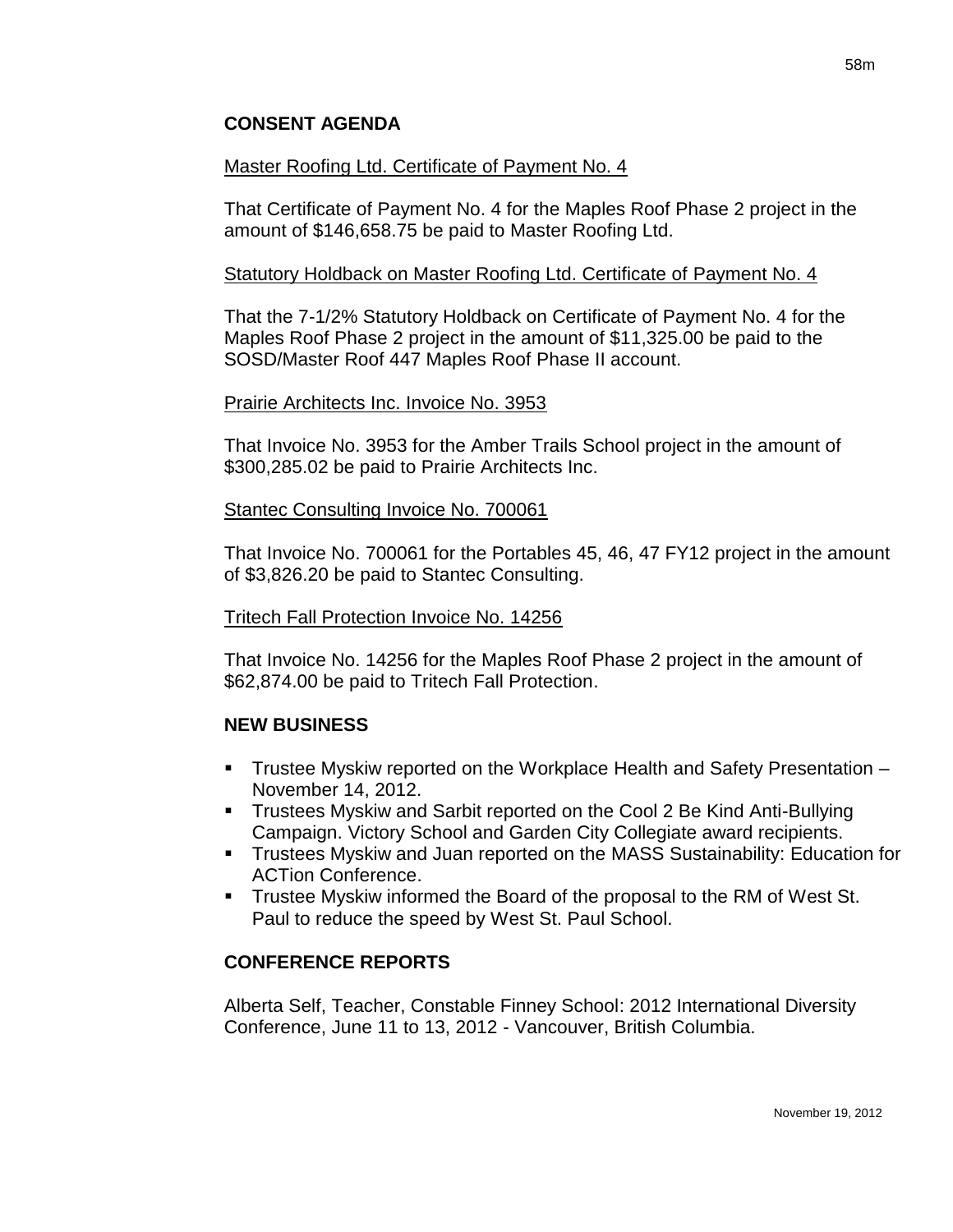Diana Borys, Teacher, R.F. Morrison School: National Ukrainian Teacher's Conference, May 4 to 6, 2012 - Toronto, Ontario.

Garrett Loeppky, Teacher, Garden City Collegiate: American Educational Research Association - To Know Is Not Enough, April 13 to 17, 2012 - Vancouver, British Columbia.

Marty Lerat, Teacher, Maples Collegiate: International Polar Years 2012 Conference, April 22 to 27, 2012 - Montreal, Quebec.

Robert La Voie, Teacher, Constable Finney School: 2012 International Diversity Conference, June 11 to 13, 2012 - Vancouver, British Columbia.

Shane Dilka, Teacher, West Kildonan Collegiate: Food and Nutrition Conference and Expo 2012, October 6 to 9, 2012 - Philadelphia, Pennsylvania.

# **CORRESPONDENCE**

- Guest Lecture University of Winnipeg: Dr. Ben Levin, "Making a Difference in Urban Schools", Tuesday, November 13, 2012.
- MSBA 2012/2013 Association Membership (Membership been posted on the Portal).
- Carolyn Duhamel, Executive Director, MSBA: Janis Arnold appointed Board Development Consultant effective January 2, 2013.
- Manitoba Education School Programs Division: Parent brochures supporting the new provincial report cards [http://www.edu.gov.mb.ca/k12/assess/report\\_cards/index.html.](http://www.edu.gov.mb.ca/k12/assess/report_cards/index.html)
- Carolyn Duhamel, Executive Director, MSBA: AMM Resolutions affecting schools and education.
- Dino Altieri, Assistant Director, Aboriginal Education Directorate: Manitoba Education conducting an external evaluation of the Community Schools Partnership Initiative (CSPI).
- Nancy Allan, Minister of Education: Low Cost Bike Helmet Initiative.
- Nancy Allan, Minister of Education: Congratulating Jeff Cieszecki on receiving the 2012 Prime Minister's Award for Teaching Excellence.
- Edward Ploszay, Chair, Seven Oaks Board of Trustees: Congratulating Jeff Cieszecki on receiving the 2012 Prime Minister's Award for Teaching Excellence.
- Koats for Kids Campaign.
- **Marc Lemoine, Deputy City Clerk, City of Winnipeg: Rezoned land located** north of Templeton Avenue between Ritchie Street and Pipeline Road (new Amber Trails School site) to PR2.
- Rick Dedi, Executive Director, The Public Schools Finance Board: Maples